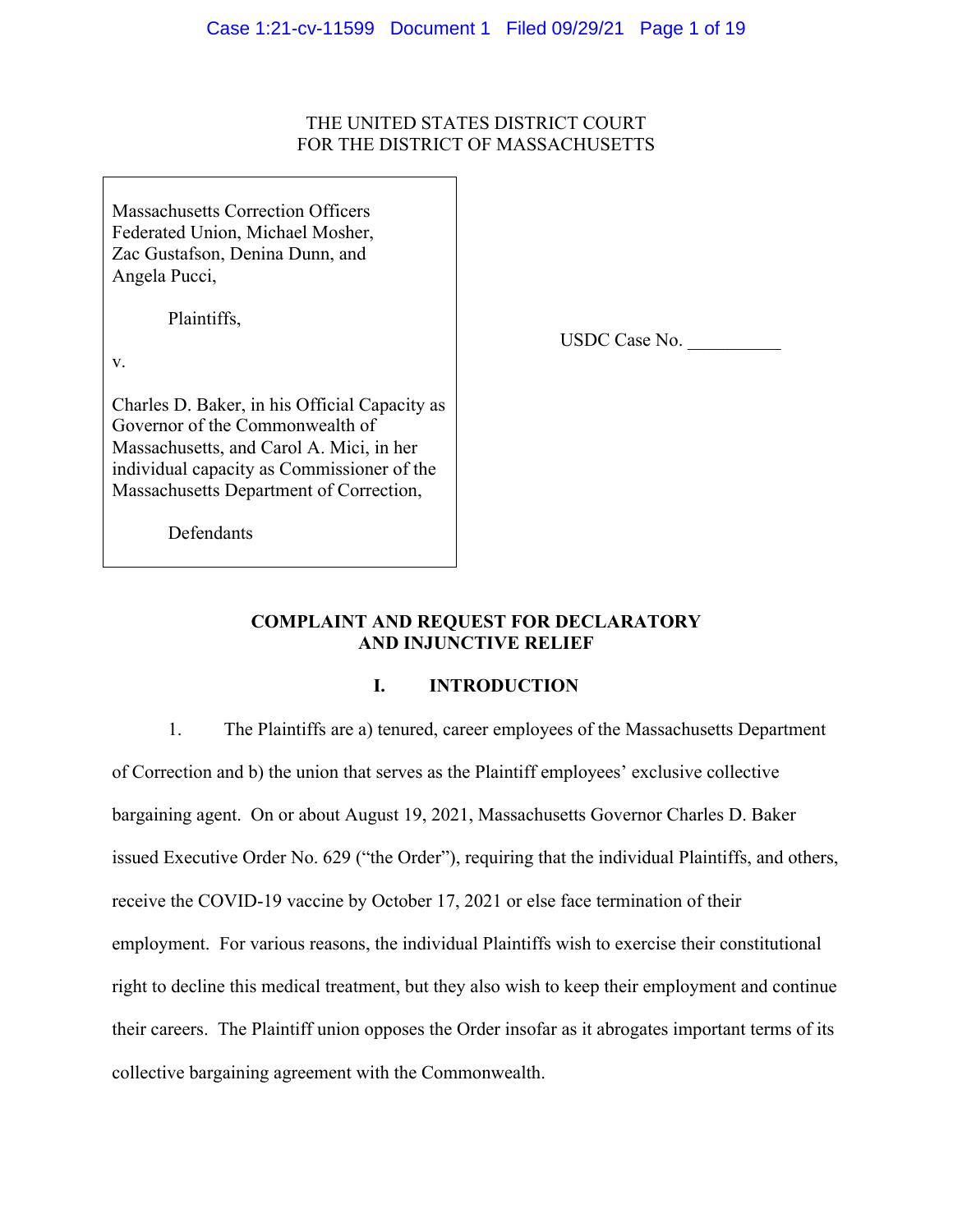#### Case 1:21-cv-11599 Document 1 Filed 09/29/21 Page 2 of 19

Thus, in advance of the Governor's deadline, they seek a declaratory judgment that the Order a) violates their constitutionally-protected right to decline unwanted medical treatment and b) infringes on their constitutionally-significant property interest in their continued employment. Additionally, they and their union seek a declaration that the Order violates the Contracts Clause in Article I,  $\S$  10, which prohibits states, including their governors, from passing laws or enacting executive orders that impair the obligations of contracts.

### **II. JURISDICTION AND VENUE**

2. This Court has jurisdiction to hear this matter pursuant to 28 U.S.C. § 1331, 1343(3), and 42 USC § 1983. Venue is appropriate in this judicial district under 28 U.S.C. § 1391(b).

#### **III. THE PARTIES**

3. The Plaintiff, Massachusetts Correction Officers Federated Union ("MCOFU") is a membership organization and is the exclusive collective bargaining representative of approximately 4,000 persons employed by the Massachusetts Department of Correction in positions within statewide Bargaining Unit 4. It is an "employee organization" within the meaning of Massachusetts General Laws Chapter 150E, Section 1, and has a regular place of business in Milford, Massachusetts. Its purposes include advancing the interests of its members, promoting their welfare, and improving their wages and other conditions of employment.

4. The Plaintiff, Michael Mosher is employed by the DOC in the position of Correction Officer I, a position he has held continuously since June 1, 2008. He is a tenured employee within the meaning of M.G.L. c. 31, §1. He resides in Templeton, Massachusetts.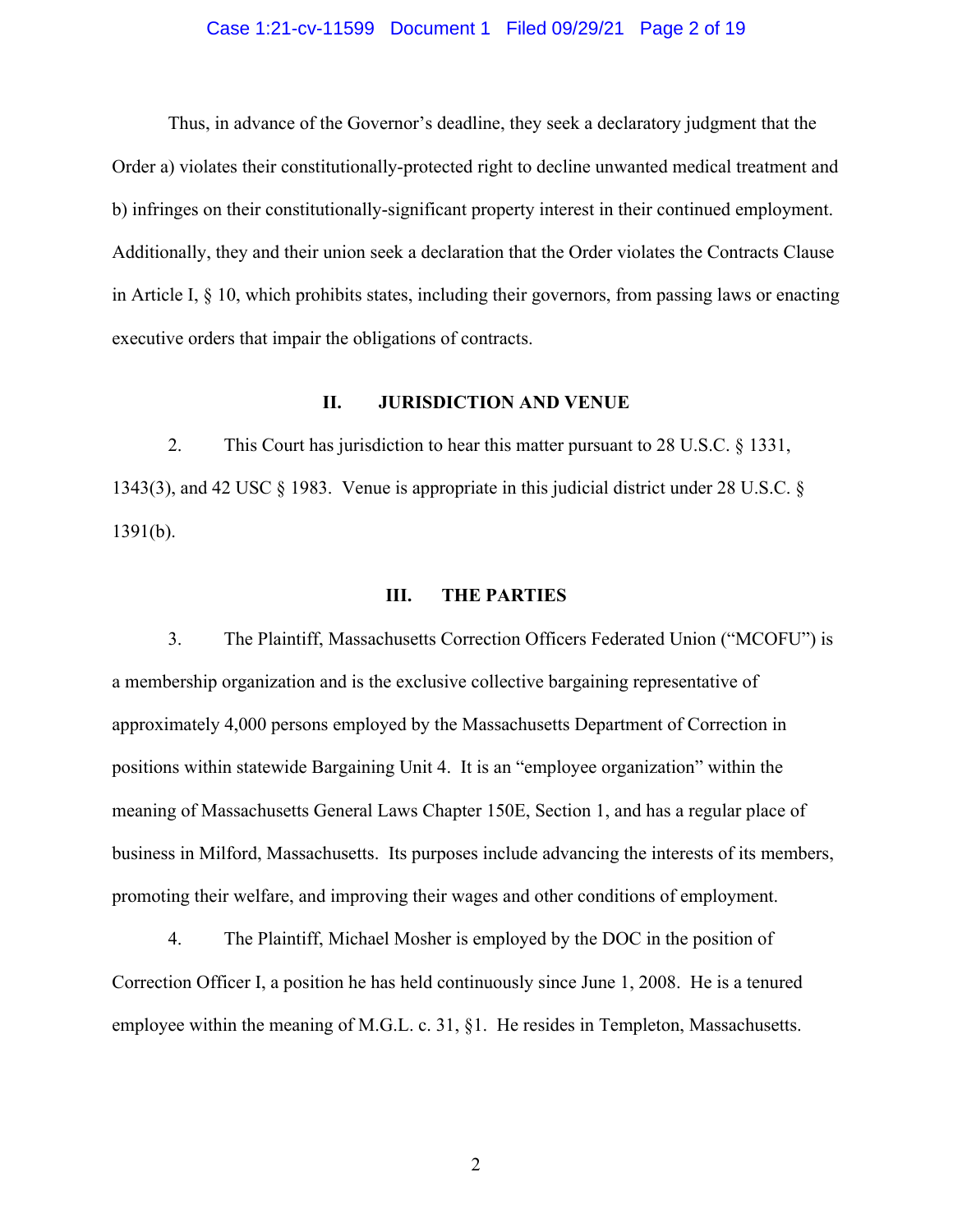#### Case 1:21-cv-11599 Document 1 Filed 09/29/21 Page 3 of 19

5. The Plaintiff, Zac Gustafson is employed by the DOC in the position of

Correction Officer II, employment he has held continuously since June 2006. He is a tenured employee within the meaning of M.G.L. c. 31, §1. He resides in Oxford, Massachusetts.

6. The Plaintiff, Denina Dunn is employed by the DOC in the position of Correction Officer I, a position she has held continuously since 2001. She is a tenured employee within the meaning of M.G.L. c. 31, §1. She resides in Woonsocket, Rhode Island.

7. The Plaintiff, Angela Pucci is employed by the DOC in the position of Correction Officer I, a position she has held continuously since March 3, 2019. She is a tenured employee within the meaning of M.G.L. c. 31, § 1. She resides in Abington, Massachusetts.

8. The Defendant, Charles D. Baker is the elected Governor of the Commonwealth of Massachusetts and maintains a principal place of business in Boston, Massachusetts. He is sued in his official capacity. The Defendant Carol A. Mici is employed as the Commissioner of the Massachusetts Department of Correction and maintains a principal place of business in Milford, Massachusetts. She is sued in her official capacity.

### **IV. ALLEGATIONS OF FACT**

9. MCOFU and the Commonwealth of Massachusetts are parties to a collective bargaining agreement ("CBA"), a true and accurate copy of which is attached to this complaint as Attachment 1. While its scheduled end date was June 30, 2021, pursuant to Massachusetts state law, the CBA has by agreement been extended and continued in effect while the parties are in negotiations for a CBA to replace the current one. The CBA exists because of statutory rights and responsibilities assigned the parties by the Massachusetts Legislature via M.G.L. c. 150E, § 6.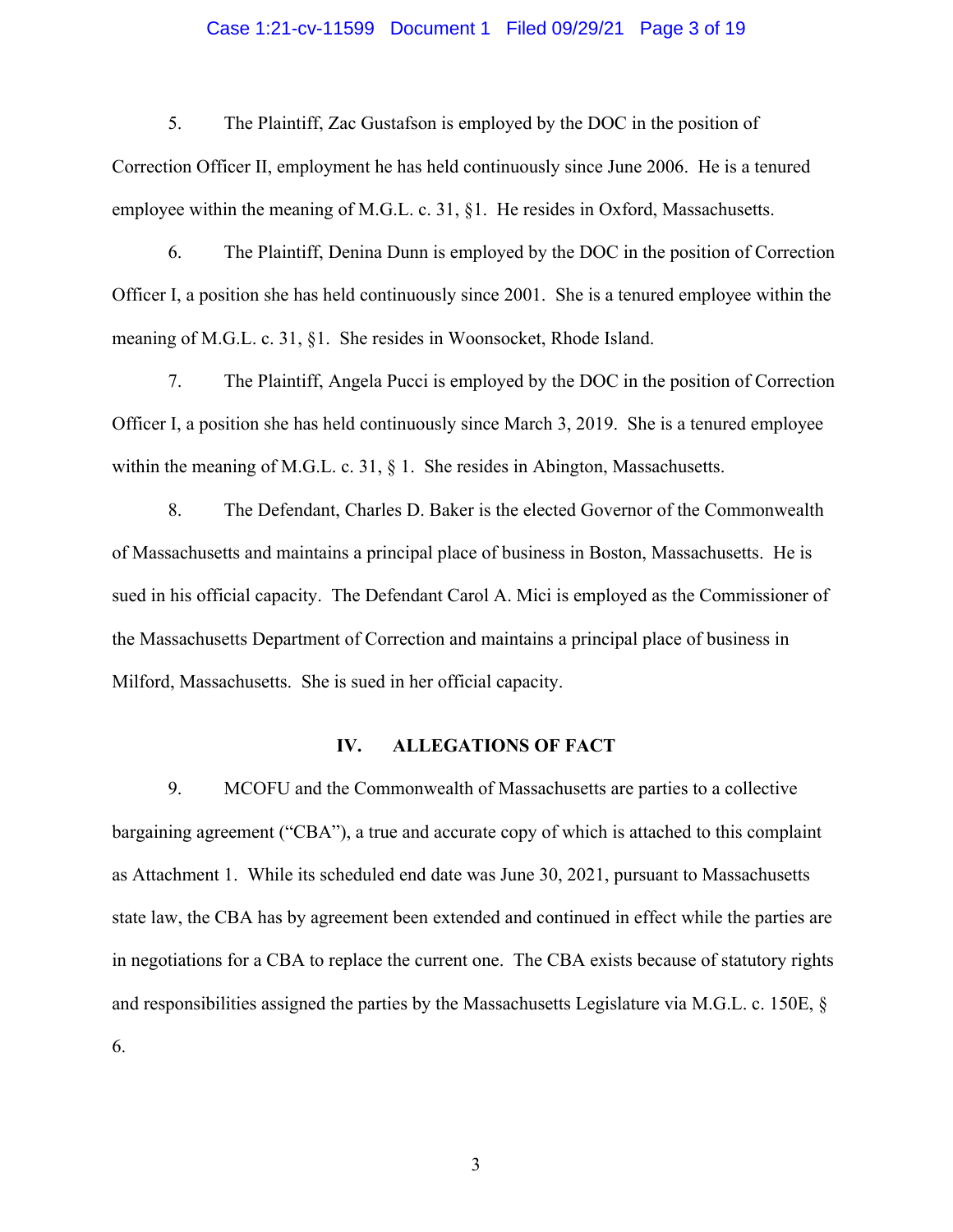#### Case 1:21-cv-11599 Document 1 Filed 09/29/21 Page 4 of 19

10. The CBA regulates the terms and conditions of employment of persons employed by the DOC in various positions within Bargaining Unit 4, including Correction Officer I, II and III, Industrial Instructor I, II and III, and Recreation Officer. See Attachment 1, Appendix B.

11. Among other conditions of employment, covered employees possess and accrue contractual seniority, which serves, among other purposes, to allocate rights and burdens of employment.

12. Once employees covered by the CBA have completed a six or nine month period of probation (the length of which depends on their job title), Article 23 of the CBA guarantees that their employment may not be terminated except for "just cause." This employment security term, existing on account of the aforementioned state statute, c. 150E, § 6, creates a property interest in continued employment for purposes of the due process clause of the United States Constitution.

13. Because of the meaning that has been ascribed to the contract term "just cause" by arbitrators and commentators over the years, the plaintiffs and other non-probationary employees in positions within bargaining unit 4 are assured that before any disciplinary action is taken against them, they will be afforded "industrial due process," which includes, among other things, the right to notice of the charges against them and a fair opportunity to be heard. This term also assures employees that any discipline that is imposed will be corrective in intent and progressive in severity. This contract-based employment security term, existing on account of the aforementioned state statute, c. 150E, § 6, also creates a property interest in continued employment for purposes of the due process clause of the United States Constitution.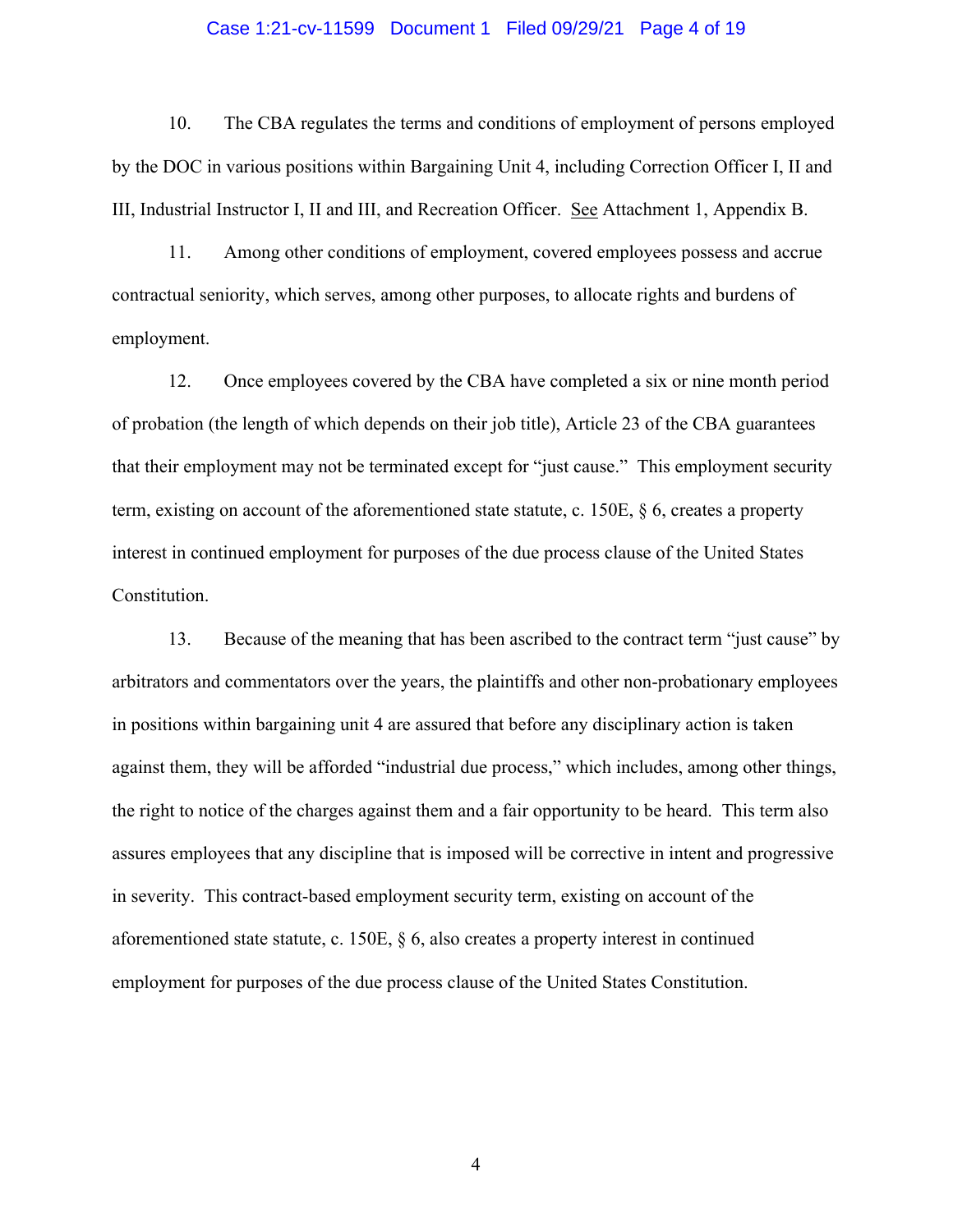#### Case 1:21-cv-11599 Document 1 Filed 09/29/21 Page 5 of 19

14. At Article 32 of their CBA, entitled "Contagious Disease," the Commonwealth and MCOFU comprehensively addressed the entitled subject and have set out their respective rights and responsibilities regarding this topic. There is nothing in that term, nor in any other term of the CBA, that requires employees to receive a vaccine of any kind nor that says that a covered employee's refusal to receive an ordered vaccine shall constitute just cause for termination.

15. The parties have included in the CBA a dispute resolution term that culminates in final and binding arbitration before a disinterested third party. In the context of employee discipline, MCOFU is afforded the right and opportunity to challenge employee discipline that is not based on "just cause," and covered employees can reasonably expect that if the neutral arbitrator determines that an imposed termination was not for "just cause," the arbitrator will have broad remedial powers, including the power to order the DOC to rescind the termination, reinstate the terminated employee, and to make him or her whole for her lost wages and benefits.

16. Because the individual Plaintiffs are also "tenured" employees within the meaning of the state civil service law, M.G.L. c. 31, they are separately assured, under the terms of c. 31, § 41, that their employment may not be terminated unless the DOC has "just cause" to do so, and only after a hearing that meets the due process requirements of that section. Employees who are terminated have the right under c. 31, § 44 to challenge the propriety of their termination at the Massachusetts Civil Service Commission in lieu of submitting the dispute to arbitration under the CBA. Should the Civil Service Commission determine that the discharge was not for "just cause," it has the authority under state law to order the DOC to rescind the discharge, reinstate the employee, and make him or her whole for lost wages and benefits.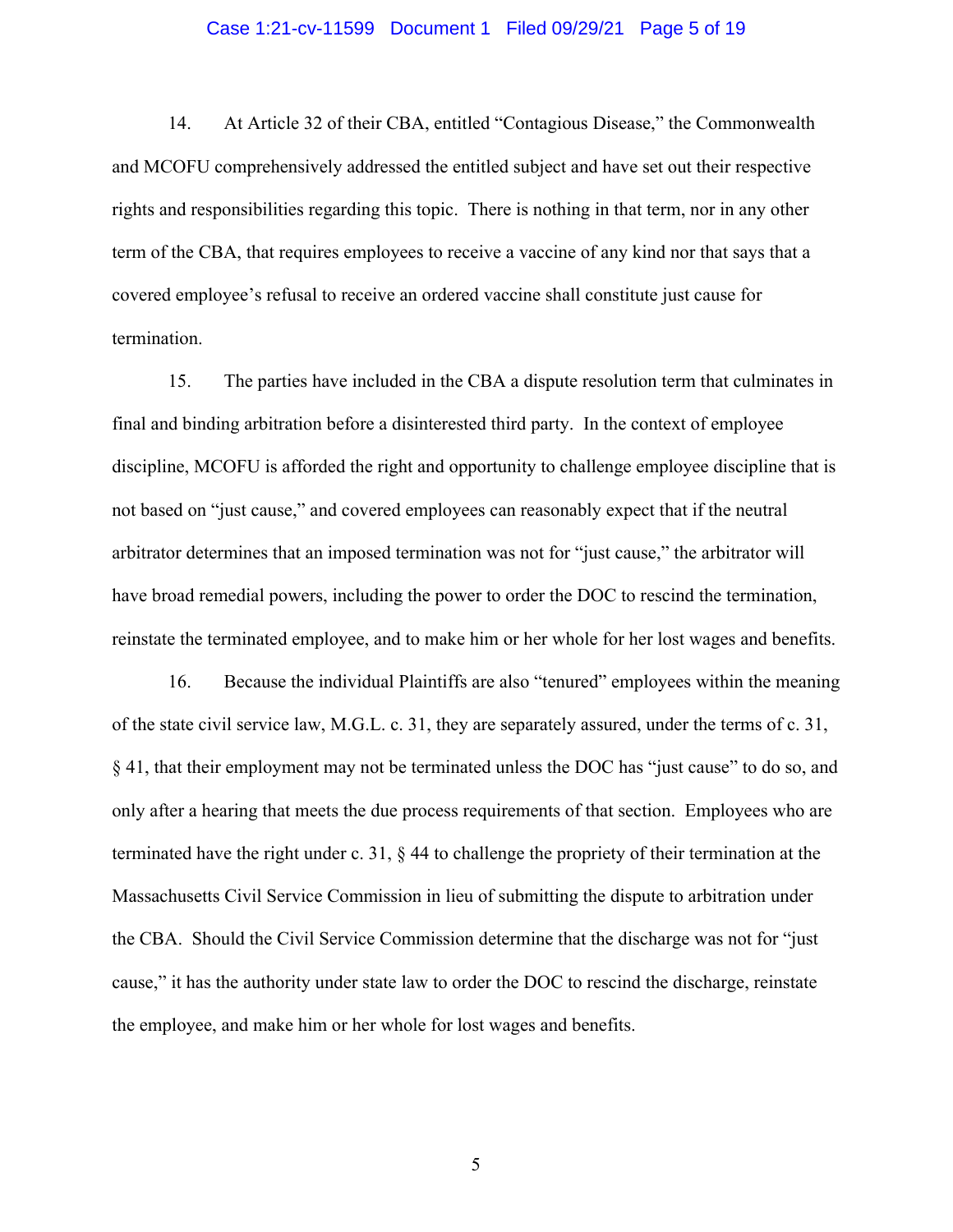#### Case 1:21-cv-11599 Document 1 Filed 09/29/21 Page 6 of 19

17. The employment security bestowed on the Plaintiffs by virtue of c. 31, §§ 41 and 44, creates a property interest in continued employment for purposes of the due process clause of the United States Constitution.

18. The individual Plaintiffs are employed in positions that are treated as within Group 4 for purposes of the state retirement law, M.G.L. c. 32. Group 4 membership generates a higher rate of pension allowance at an earlier age than does membership in other retirement groups. As a result, many people have chosen to work in these positions, notwithstanding the peculiar risks that come with working in the correctional setting, specifically because they can retire as early as 45 with meaningful pension benefits.

19. At the start of the pandemic, the Governor declared a state of emergency and thereafter issued as series of executive orders relating to that declaration, authority for which flowed from the fact of that declaration. One of those orders required closure of many types of businesses. Plaintiffs and their co-workers at the various DOC facilities were, however, denominated as "essential workers" and thus were required to report for work. The Plaintiffs each did so throughout the course of the pandemic and have performed all duties assigned to them. While at work, and in order to mitigate against the spread of the COVID-19 virus, they have, among other things, been required to wear face coverings, abide by social distancing rules, and otherwise self-monitor for symptoms of the virus.

20. Despite the pandemic, the state has operated its correctional system without interruption and without the requirement that DOC employees receive an unwanted vaccine. The DOC has deployed various mitigation measures to reduce the spread of the virus among its employee and inmate complement, such as offering vaccines on an uncoerced, voluntary basis to those staff and inmates that choose to receive them, requiring that all staff wear masks and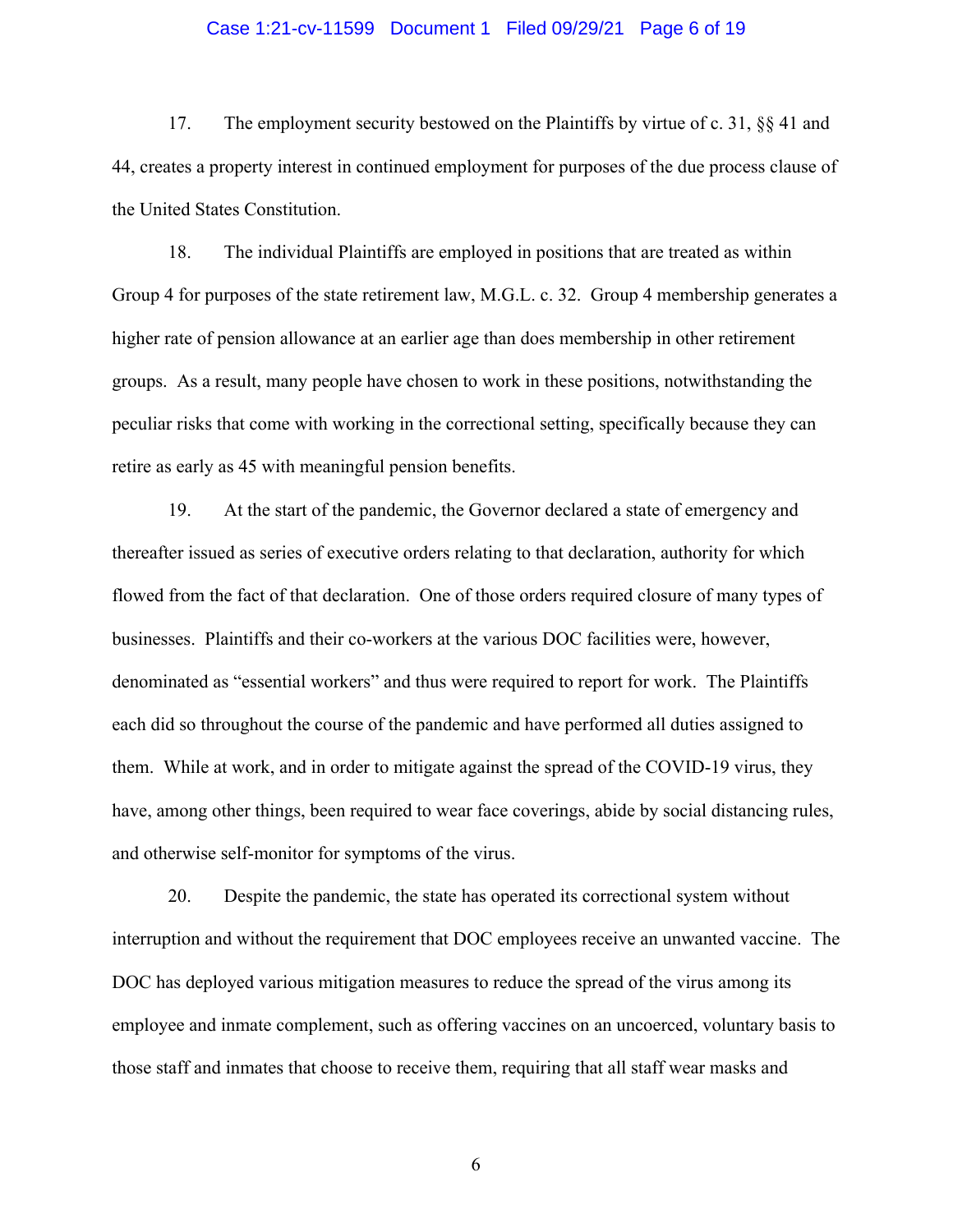#### Case 1:21-cv-11599 Document 1 Filed 09/29/21 Page 7 of 19

maintain social distance, regular and frequent COVID-19 testing (which testing has been conducted under the terms of an agreement reached between the Commonwealth and MCOFU after good-faith negotiations), and enhanced cleaning and sanitizing practices. The DOC has reported that its "strategies minimized opportunities for the virus to enter facilities, identified and treated inmates and staff who contracted the virus, and helped suppress the virus' spread through enhanced cleaning and sanitizing practices." https://www.mass.gov/doc/doc-launchesvaccination-electronic-monitoring-programs-as-health-and-safety-strategies/download

21. Governor Baker ended the State of Emergency on June 15, 2021. All Emergency and Public Health Orders issued pursuant to the emergency terminated on June 15, 2021. See https://www.mass.gov/info-details/covid-19-state-of-emergency.

22. On or about August 19, 2021, Governor Baker issued the Order that is at issue here, purportedly pursuant to his general authority bestowed upon him by Part 2, c.2, § 1, Art. 1 of the Massachusetts Constitution. The Order applies to approximately 42,000 Commonwealth employees, including the individual Plaintiffs and all persons in positions within Bargaining Unit 4, for which MCOFU is the exclusive collective bargaining representative. A true and accurate copy of that Order is attached to the complaint as Attachment 2.

23. To receive the COVID-19 vaccine, as commanded by the Order as a condition to retaining employment, is to receive medication and/or medical treatment.

24. Defendant Mici, as a department head and as the "Appointing Authority" for the Plaintiffs and all covered employees in positions within Bargaining Unit 4, will be compelled under the Order to enforce its terms as to DOC employees.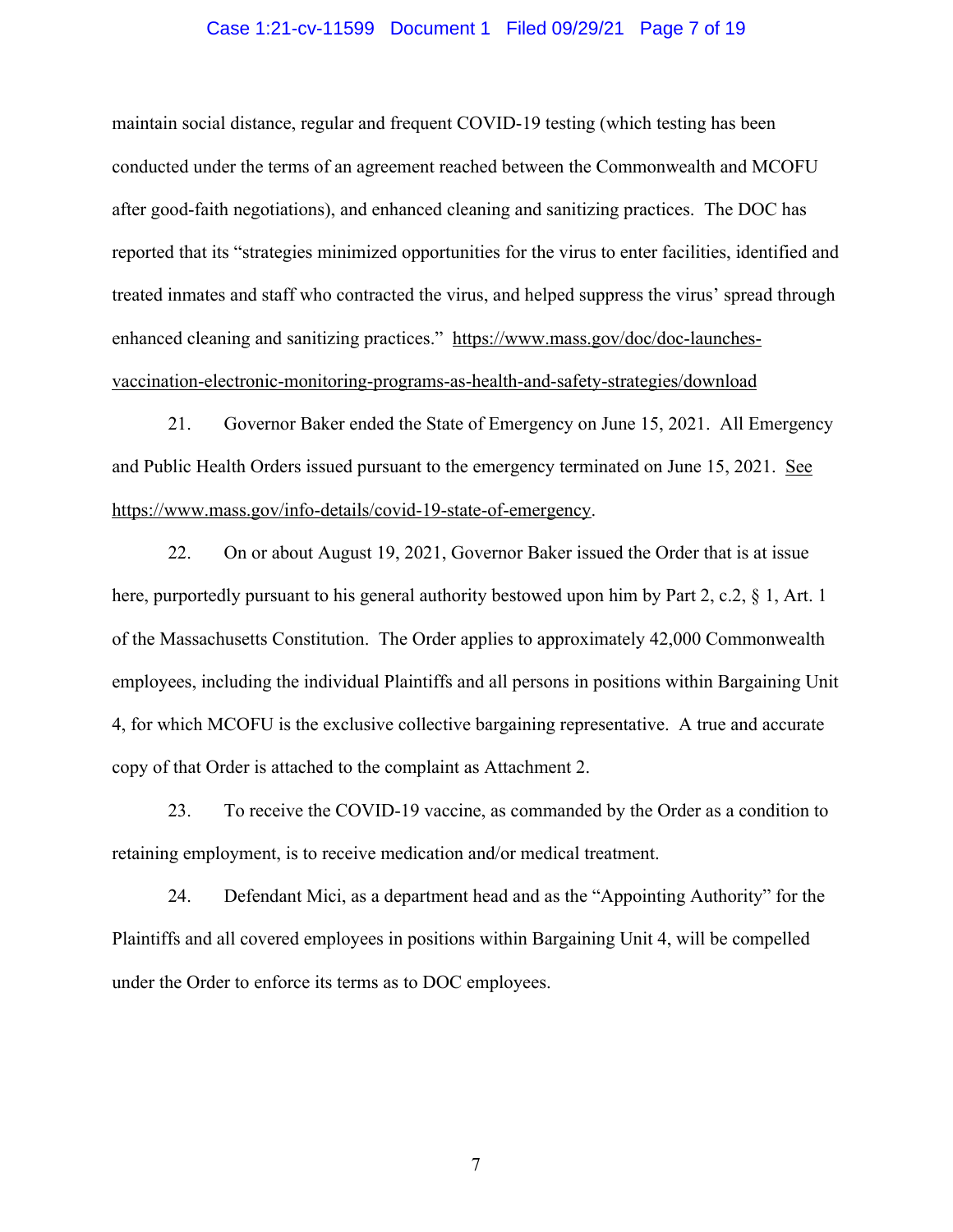#### Case 1:21-cv-11599 Document 1 Filed 09/29/21 Page 8 of 19

25. Because the Order would clearly change one or more terms and conditions of employment of members of Bargaining Unit 4, on or about August 23, 2021, MCOFU, through legal counsel, demanded that the Commonwealth refrain from implementing its terms and to instead bargain in good faith with MCOFU over the decision to require vaccinations and the impacts of such a decision. Refraining from making unilateral changes in working conditions is a general duty imposed on Massachusetts public employers by c. 150E, § 6. A true and accurate copy of that demand to bargain is attached to this Complaint as Attachment 3. On August 24, 2021, the Commonwealth's representative for labor relations purposes responded by email, denying MCOFU's request to rescind the Order until such time as good-faith bargaining was completed. A true and accurate copy of that reply is attached to this Complaint as Attachment 4.

26. Logically and by likely by design, requiring that the Plaintiffs and other covered employees demonstrate that they have received the COVID-19 vaccine as a condition of continued employment means that they must, in fact, *receive* the vaccine.

27. The Plaintiffs and many of MCOFU's members spend the vast majority of their work days in the presence of inmates sentenced to the custody of the DOC. The Order does not require that any of those inmates receive the vaccine, and DOC has represented that there are no plans to require inmates to receive the vaccine. They also have families and participate in activities outside of their work that bring them into contact with persons who may transmit the virus to them. The Order does not pertain to any of those potential infectors.

28. Receipt of the vaccine does not guarantee that one will not become infected with the COVID-19 virus. Fully-vaccinated people are susceptible to what are called "breakthrough infections." Some fully-vaccinated people who have become infected have developed severe symptoms requiring hospitalization, and some have died. Additionally, once infected, even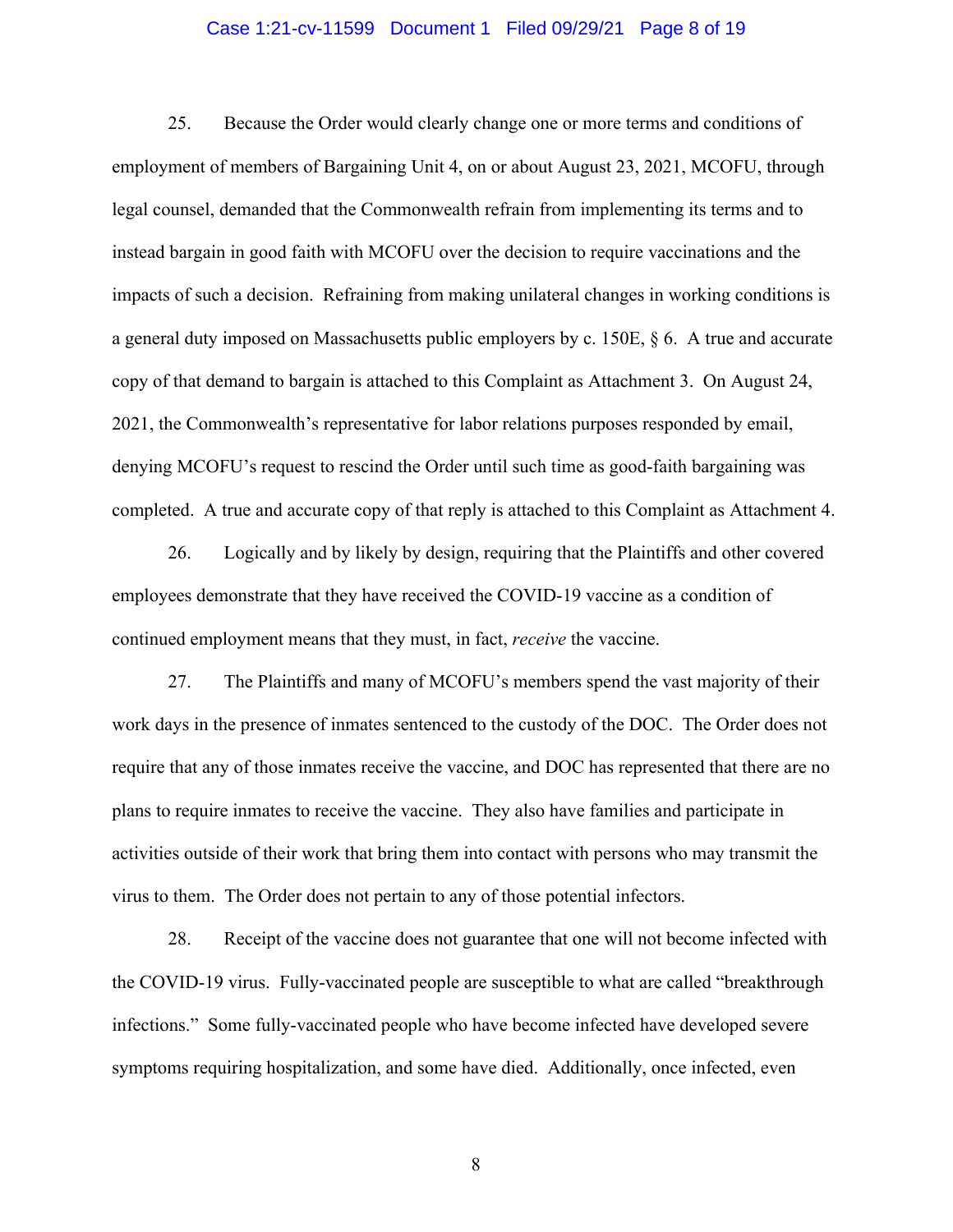#### Case 1:21-cv-11599 Document 1 Filed 09/29/21 Page 9 of 19

fully-vaccinated individuals can spread the virus to others with whom they come into contact. Requiring that DOC employees receive the vaccine thus does not guarantee that employees do not get sick and die from the virus, and it does not insure or guarantee that inmates or fellow employees will not become infected through contact with DOC employees.

29. Persons who are unvaccinated but who have already contracted COVID-19 possess antibodies similar in purpose and effect to those that the vaccines are designed to create. They are left with "naturally acquired immunity." Recent studies have shown that naturallyacquired immunity resulting from prior COVID-19 infection provides equal or greater protection against becoming re-infected as the available vaccines, and provides the same protections against developing symptoms of the sort that might require hospitalization or which might cause death as the available vaccines. Some of the persons employed in positions within Bargaining Unit 4 have previously tested positive for the virus that causes COVID-19 and thus possess these naturally-occurring antibodies.

30. Only one COVID-19 vaccine, that manufactured by Pfizer, has been fully authorized for use by the Federal Drug Administration (FDA). The two other vaccines in use in the United States – those manufactured by Moderna and Johnson  $\&$  Johnson – have received from the FDA only "emergency use approval" ("EUA"). Under the law pertaining to EUA, the FDA can issue the emergency use of a vaccine that has not yet received FDA approval, licensing, or been cleared for commercial distribution due to a potential emergency. However, the EUA further requires that in such a scenario, one of the conditions of the authorization of an unapproved product is to allow the individual to whom the product is administered to be given "the option to accept or refuse administration of the product."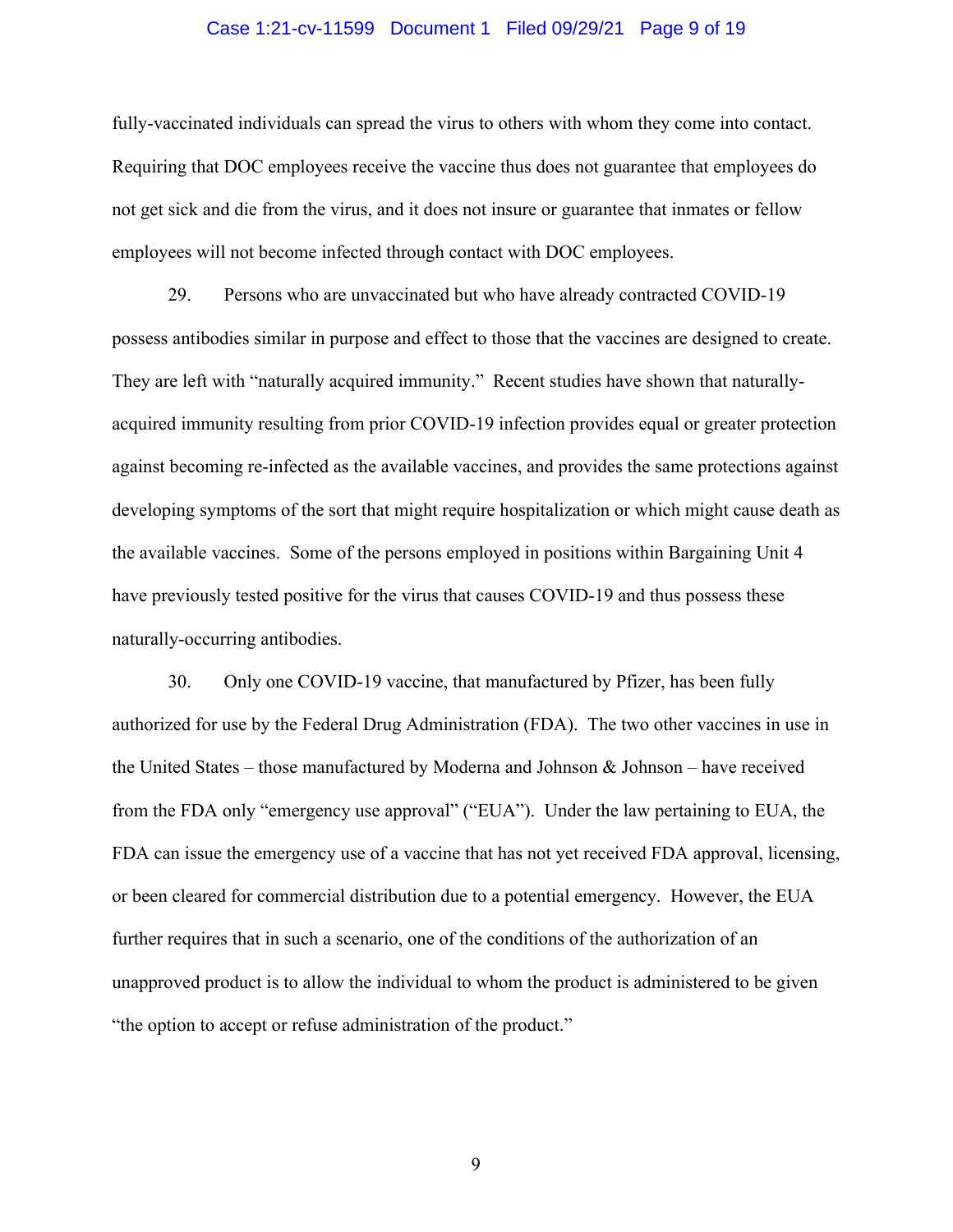#### Case 1:21-cv-11599 Document 1 Filed 09/29/21 Page 10 of 19

31. In light of the number of people impacted by the Order, the Plaintiffs believe, and therefore allege, that Massachusetts will not have sufficient number of doses of the FDAapproved Pfizer vaccine to administer to all of those affected by the Order and that accordingly some covered employees will be offered only the Moderna or Johnson & Johnson vaccine, those for which the FDA has only granted EUA.

#### **COUNT ONE: CONTRACT CLAUSE**

32. Various terms of the CBA between the Commonwealth and MCOFU have created the reasonable expectation that covered employees could continue in their employment, through to retirement, unless the DOC had just cause to end their employment, and even then, only after they have been afforded "industrial due process."

33. The Order, if implemented, will undermine, and operate as a substantial impairment of, the contractual relationship between MCOFU and the Commonwealth and would substantially impair rights afforded covered employees thereunder. These rights include but are not limited to the right of covered employees to maintain employment security unless and until there was just cause to terminate the employment relationship, the right to industrial due process if the DOC did believe there was just cause to terminate, the right to continue to accrue seniority, the right not to have to receive vaccines as a condition of continued employment, and MCOFU's right to enforce those rights under the grievance/arbitration term of the CBA. These are each important elements of the CBA, and are all serve to establish reasonable expectations of the parties to the CBA and those employees who are covered by it.

34. If implemented, the Order will effectively add to the CBA a term that says "refusal to receive the vaccine shall be considered just cause for termination." That would substantially impair the contractual bargain the negotiating parties have struck as relates to the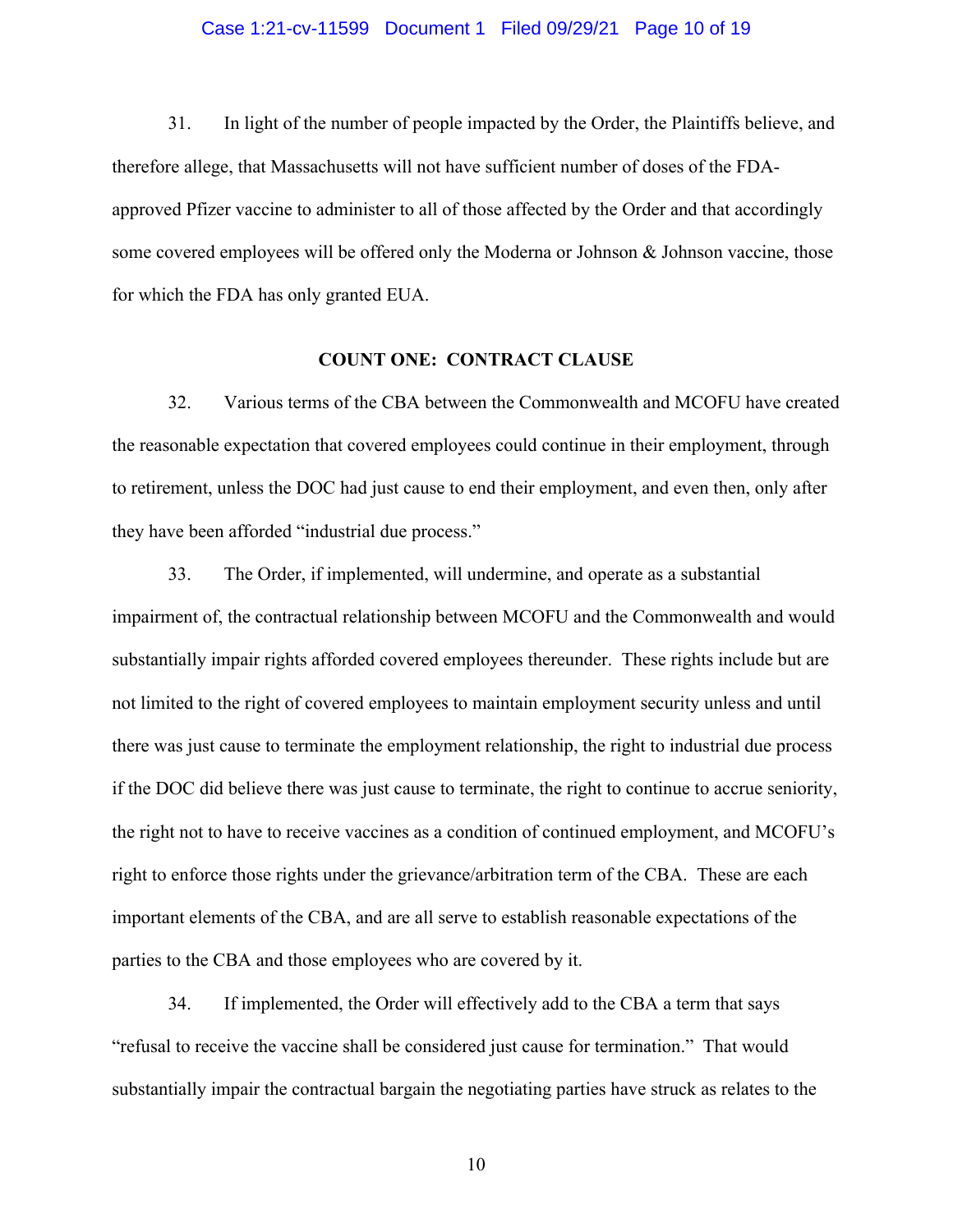#### Case 1:21-cv-11599 Document 1 Filed 09/29/21 Page 11 of 19

topics of employment security, employee discipline, contagious disease, and the role of neutral arbitrators to assess whether there is "just cause" for termination.

35. When this CBA was entered into, there was no Massachusetts law requiring that Commonwealth employees, in order to retain their Commonwealth employment, must accept vaccines that may be ordered from time to time.

36. When this contract was entered into, it was not foreseeable that during the resulting life of the CBA, the Legislature or the Governor would pass a law or issue an order requiring the receipt of a vaccine as a condition of continued employment. Indeed, as of the time of the Order, the parties to the CBA had already regulated the topic of "contagious disease" and had not included in that contract term a requirement that covered employees receive vaccines of any kind.

37. The Order will negate and/or substantially undermine MCOFU's ability under the grievance/arbitration term of the CBA to safeguard the employment security rights of those covered employees who are discharged based on failure to accept the vaccine.

38. The vaccine mandate contained in the Order is not reasonable and necessary to the accomplishment any of the purposes identified in the Order.

39. The vaccine mandate contained in the order is not reasonable in light of the surrounding circumstances. Consider the following facts.

40. Because of the essential nature of the action it requires – the irreversible receipt of a medical treatment – it is not limited to the duration of the public health emergency it purports to serve. Once the medical treatment is received, its impacts on the receiving employees will last beyond the time the Order is in effect and beyond the time that comprises the pandemic that has prompted the Order.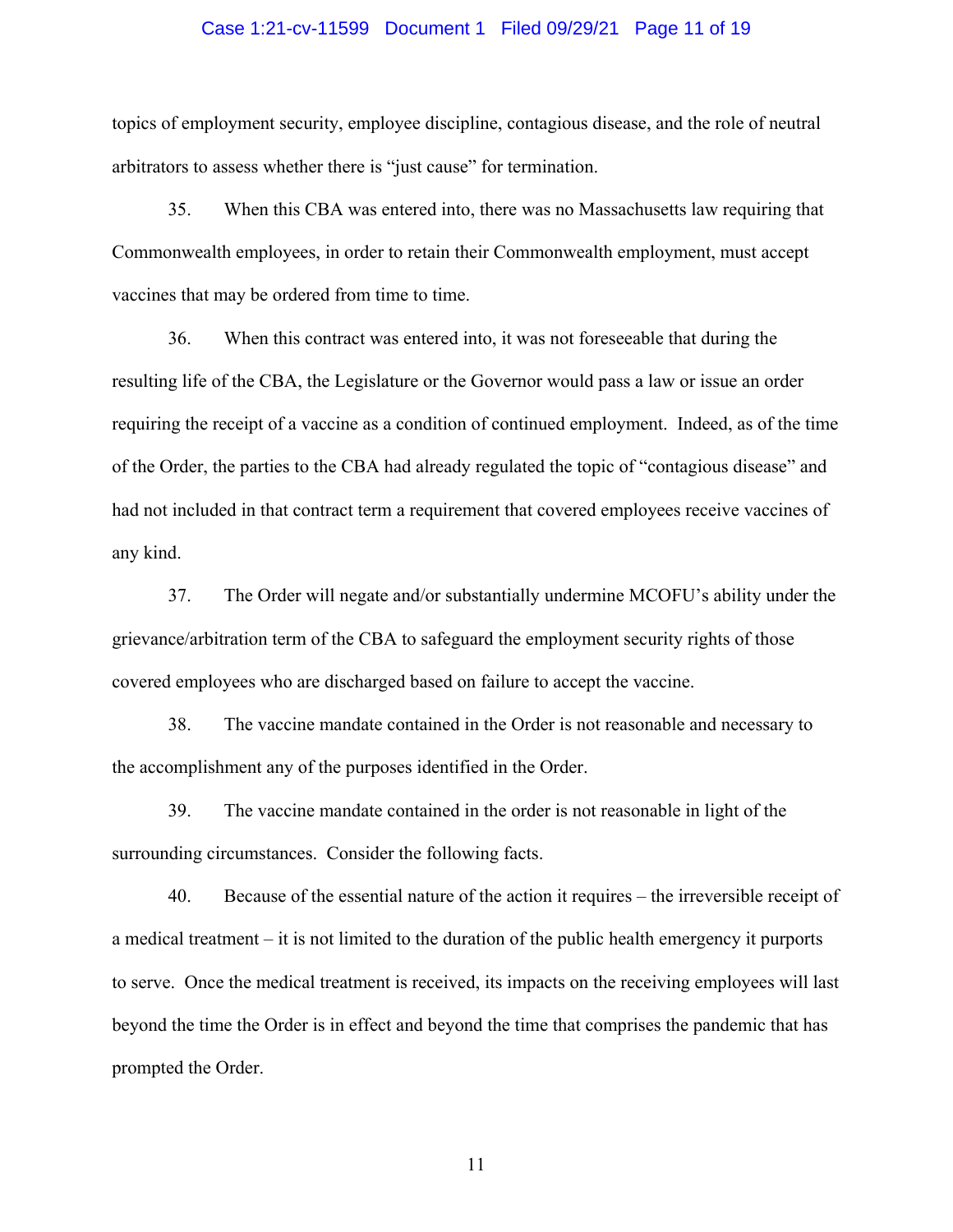#### Case 1:21-cv-11599 Document 1 Filed 09/29/21 Page 12 of 19

41. The mandate imposes an unreasonable, coercive condition on employees covered by the CBA: they must choose between a) exercising their constitutional right to decline unwanted medical treatment but thereby lose their reasonably-expected employment security, or b) forfeiting their right to decline unwanted medical treatment in order to retain their constitutionally-protected employment security.

42. The vaccine mandate established by the Order is also not tailored appropriately to achieving any of the Order's asserted purposes, as shown by the fact that a) vaccination has proved not to fully prevent the spread of the virus, b) some fully-vaccinated people who have contracted the virus still have had poor medical outcomes, c) avoiding hospitalization and severe disease among DOC employees can be achieved with other mitigation strategies that do not require overriding important contract rights, d) unvaccinated employees can safely perform their DOC duties with other mitigation strategies that do not require overriding important contract rights, e) those employees who have already contracted the virus now possess naturallyoccurring immunity, and f) the Commonwealth has no plans to require that inmates, or any other members of the public with whom the covered employees come into contact, also receive the vaccine.

43. Plaintiffs believe, and therefore allege, that prior to issuing the Order, the Governor did not consider alternative approaches to, or policies that would have the effect of, further limiting the spread of the COVID-19 virus associated with DOC employees. Although the Commonwealth and MCOFU engaged in good-faith negotiations in late 2020 that resulted in an agreement related to the subject of employee testing, prior to issuing the Order the Commonwealth's bargaining representatives did not make any proposals, either in the parties'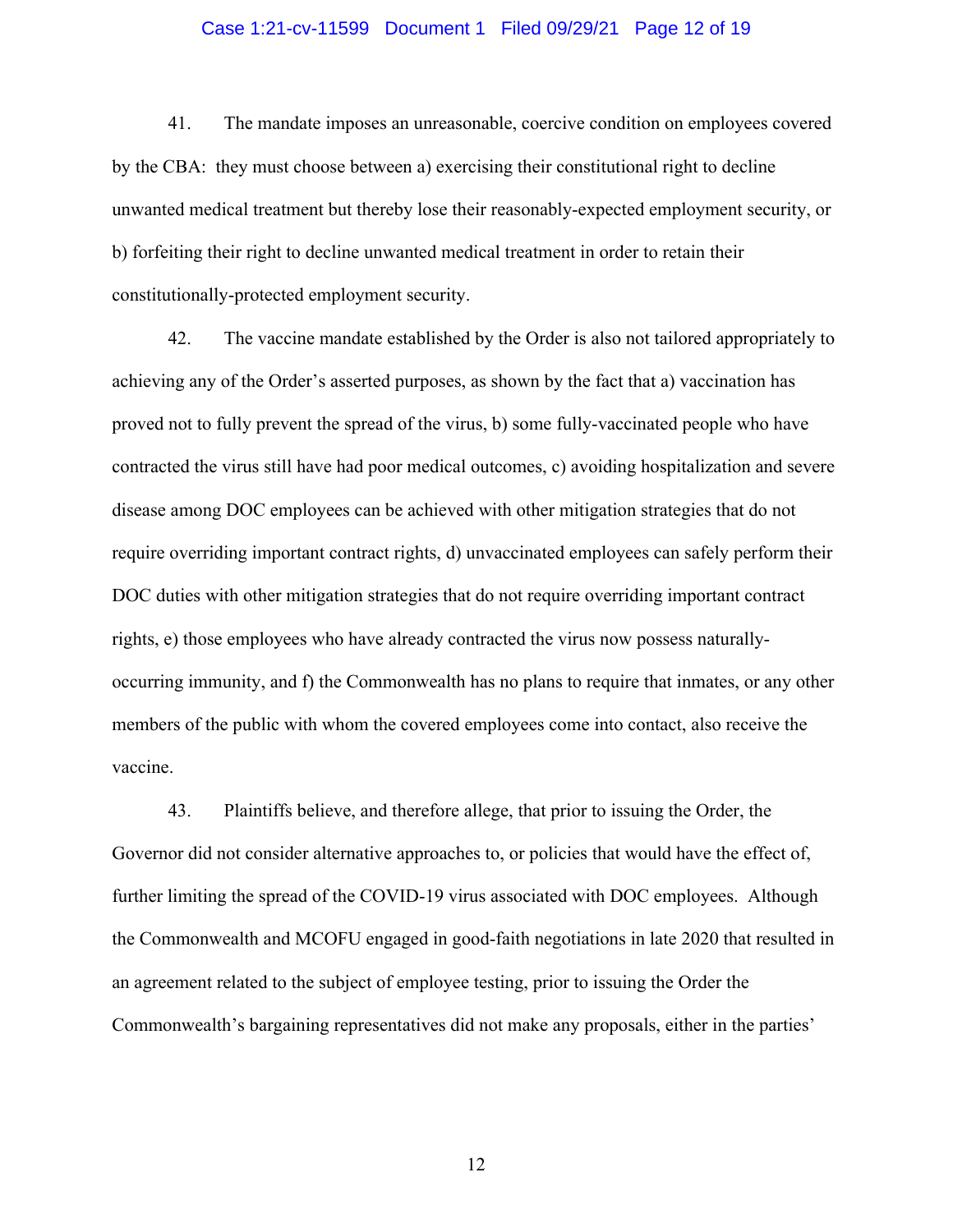#### Case 1:21-cv-11599 Document 1 Filed 09/29/21 Page 13 of 19

new contract negotiations or outside of those negotiations, to require that covered employees receive the COVID-19 vaccine as a condition of continued employment.

44. The steps that the Commonwealth and the DOC have taken to date to mitigate the spread of the coronavirus have not proved to be unsuccessful in advancing the goals set out in the Order. The Massachusetts Trial Court has not required that its employees receive the vaccine as a condition of continued employment but has instead adopted a series of alternative steps to achieve the same goals as those set out in the Order. True and accurate copies of its policy requirements are included as Exhibits 5 and 6.

45. The unreasonableness of the impairment caused by the Order is also illustrated by the fact that there are more moderate courses that the Governor could take that would serve equally well the purposes listed in the Order, which would not require impairing the employment security rights extended to covered employees by the CBA. As the CDC has long advocated, robust enforcement of mask mandates and physical distancing rules, regular testing and symptom monitoring with prompt isolation and quarantine requirements for those who test positive, and regular and effective surface cleaning, are effective measures in stemming the spread of the virus that do not require overriding important contract rights.

46. The unreasonableness of the impairment caused by the Order is further illustrated by the fact that the problem that the Order is purportedly intended to resolve was generally in effect when the CBA was last bargained and thus reasonably foreseeable. It has long been known that there was a risk of pandemic associated with new, emerging viruses. Governments around the world had faced viral outbreaks before this contract was entered into. The Commonwealth was aware, when this contract was enacted, of the risk that a virus-caused pandemic could occur and that vaccines might be created to reduce the spread of those viruses or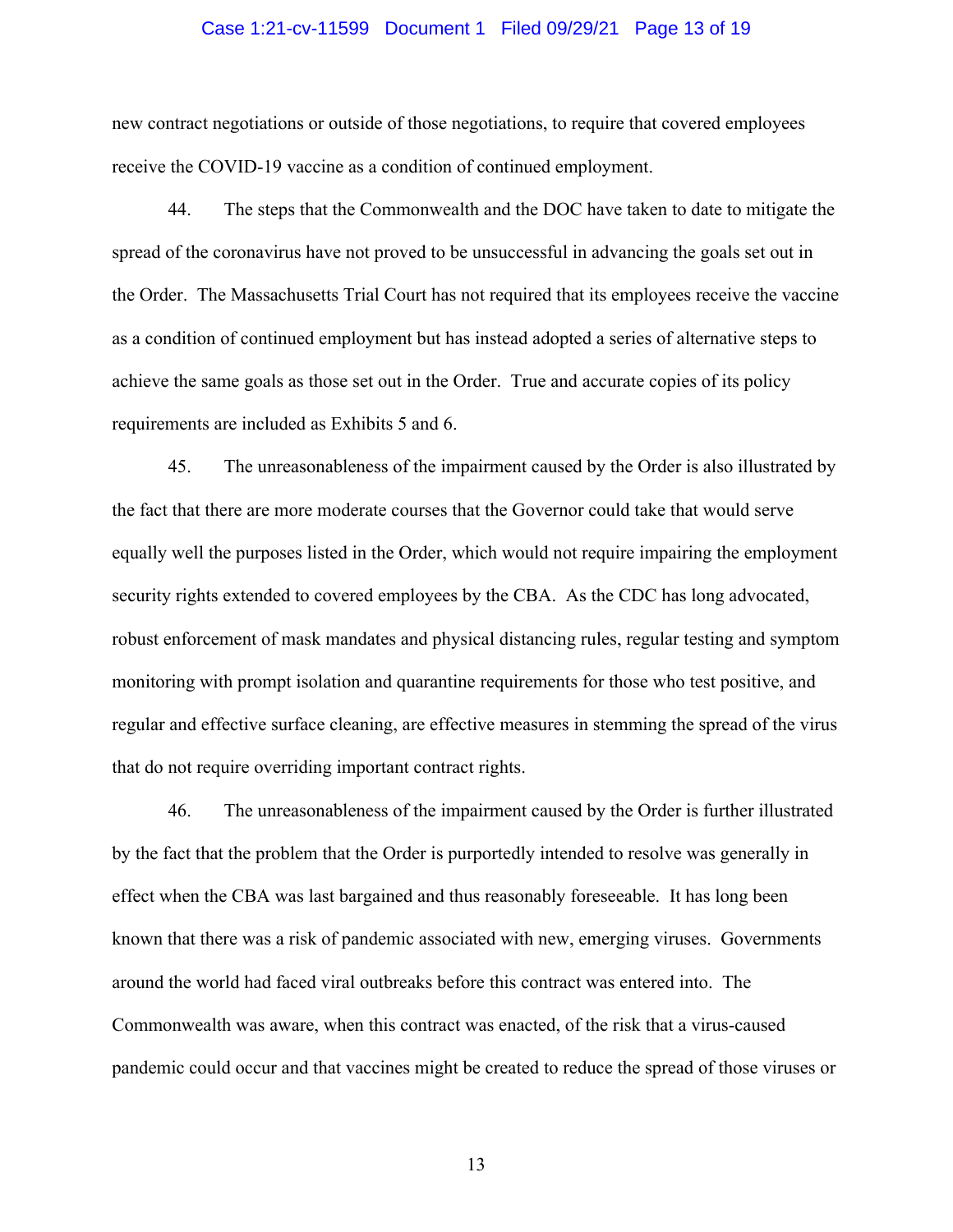mitigate their symptoms. The Commonwealth could have contracted with MCOFU to address this risk but it did not do so. The change in this foreseeable problem (emerging viruses) in the form of the emergence of this particular virus, i.e., COVID-19, is one of degree, not kind.

### **COUNT 2: SUBSTANTIVE DUE PROCESS: THE ORDER ARBITRARILY AND IRRATIONALLY INTERFERES WITH PLAINTIFFS' FUNDAMENTAL RIGHT TO DECLINE UNWANTED MEDICAL TREATMENT**

47. The substantive component of the Due Process Clause protects those rights that are fundamental, that is, rights that are implicit in the concept of ordered liberty. It imposes substantive limitations on the power of government to legislate by "barring certain government actions regardless of the fairness of the procedures used to implement them.'" Cnty. of Sacramento v. Lewis, 523 U.S. 833, 840 (1998).

48. Although the Governor is a member of the executive branch of Massachusetts state government, the Order is nonetheless a "legislative" act for purposes of the substantive due process test. It warrants that designation because it applies broadly to thousands of Commonwealth employees, and it involves policy-making relating to the subject of vaccination.

49. The Fourteenth Amendment forbids the government to infringe at all on fundamental liberty interests, no matter what process is provided, unless the infringement is narrowly tailored to serve a compelling state interest.

50. Under the substantive due process clause of the Fourteenth Amendment, a competent person has a liberty interest in refusing unwanted medical treatment. The Plaintiffs each have a fundamental right to bodily integrity that, among other things, permits them to refuse and decline unwanted medical treatment. This extends even to life-saving medical treatment. This constitutional right requires that the decision of whether to receive medical treatment be left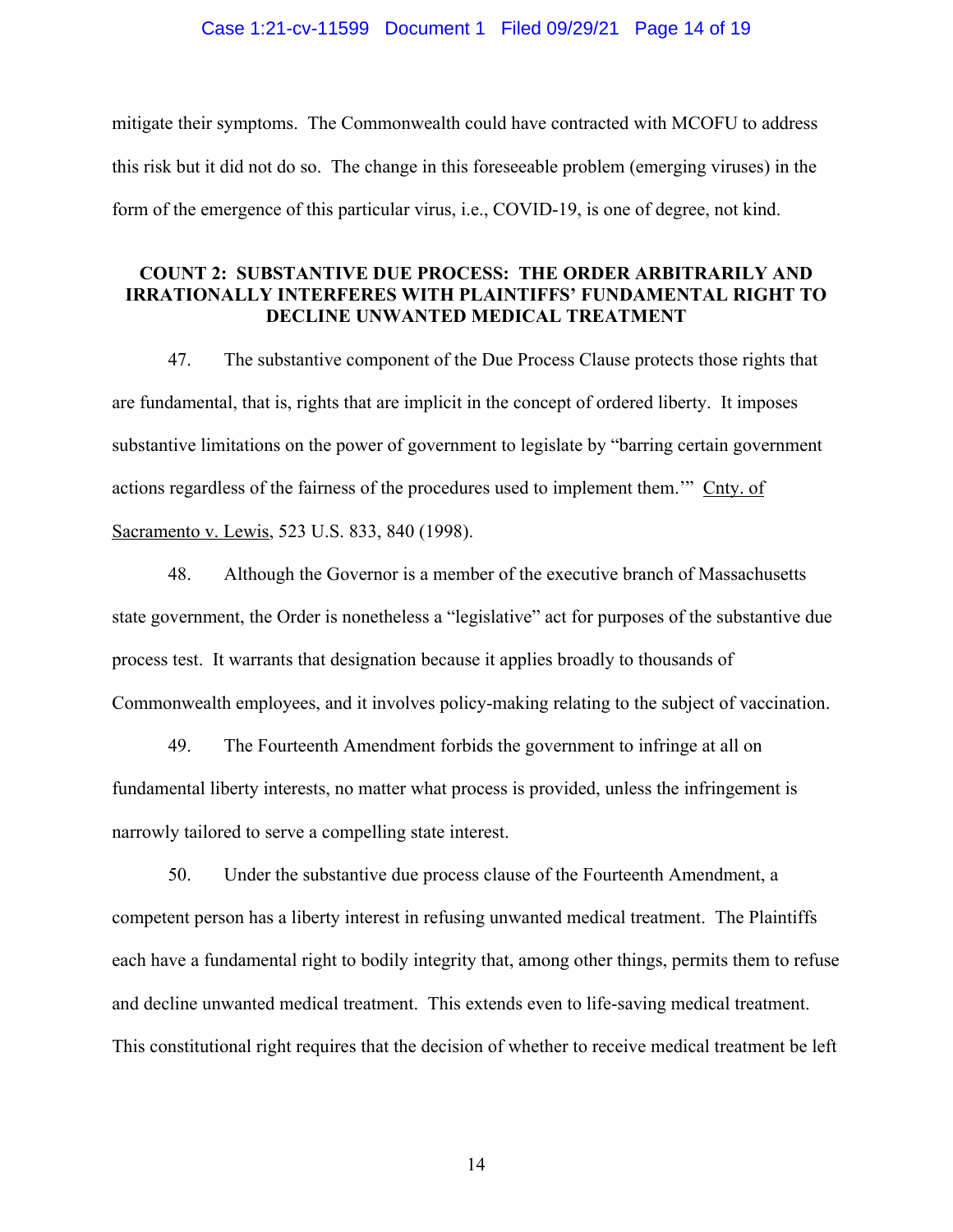up to the individual. This right includes the right to decline medical treatment that is in the form of a vaccine.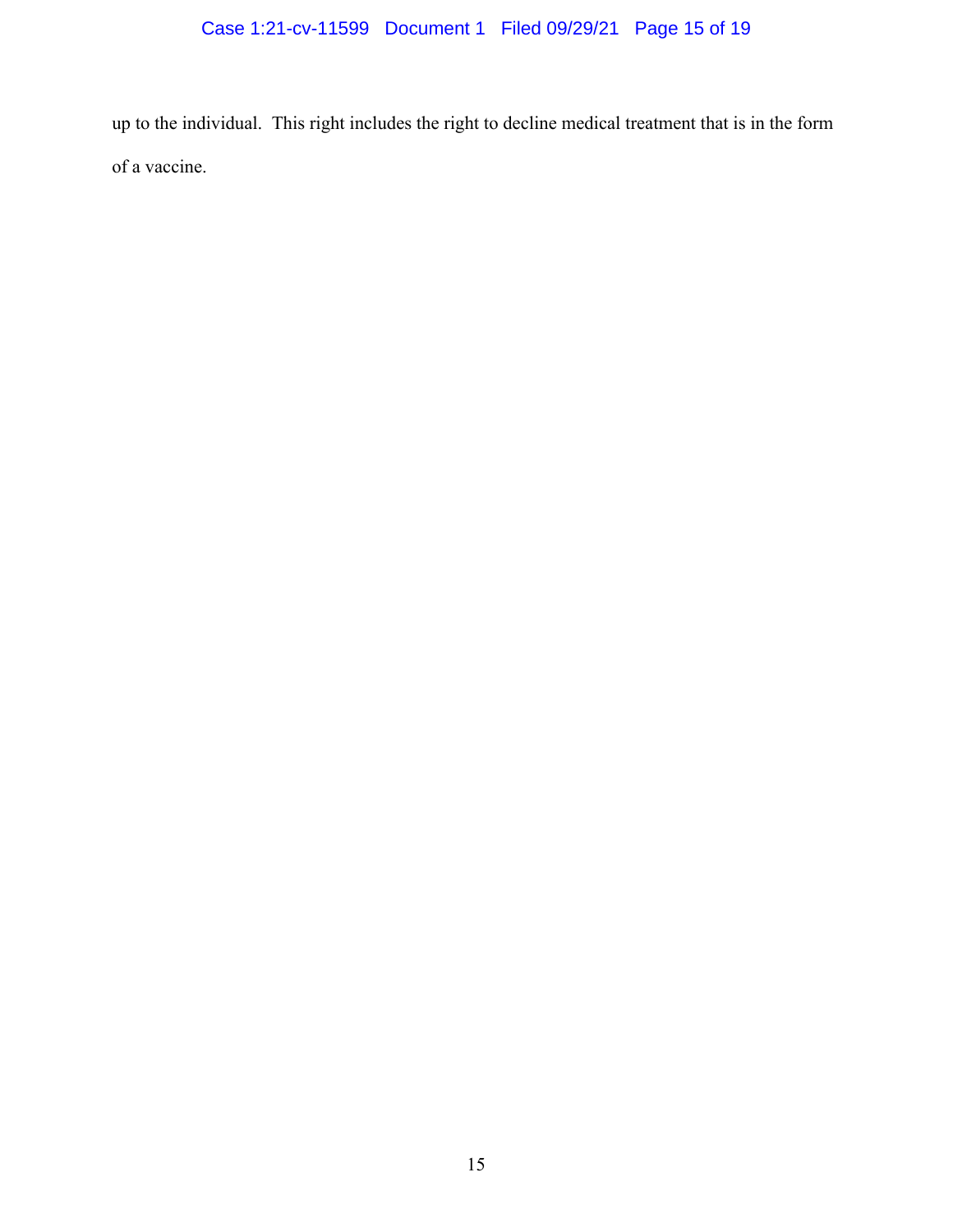#### Case 1:21-cv-11599 Document 1 Filed 09/29/21 Page 16 of 19

51. If implemented, the Order will coercively infringe on the Plaintiffs' fundamental constitutional right to decline unwanted medical treatment, because availing themselves of *that*  right will necessarily require them to give up *another* fundamental interest also secured to them by the same substantive due process clause of the Fourteenth Amendment. In the circumstances present here, these plaintiffs have a constitutional right, secured under the substantive due process clause, in keeping their employment absent just cause for that employment to be terminated. The state cannot condition the exercise of one constitutionally-protected right on the forfeiture of another.

52. The Order cannot prevail over the Plaintiff's substantive due process right to decline unwanted medical treatment, because the Order is not narrowly tailored to serve a compelling state interest. Without regard to how long the Order itself remains in effect, the effects of the lone action it compels – receipt of the vaccine – is not time-limited but rather will continue indefinitely. The group affected by the Order is underinclusive, insofar as it does not include the inmates in the DOC's custody, Commonwealth employees in other branches of government, or citizens of Massachusetts. There are also less-restrictive means available to the state to achieve its goal of reducing the spread of the COVID-19 virus. The Governor could instead require that masks be worn, that periodic testing of employees occur, and that those found to have the virus be isolated and quarantined until no longer infectious. Finally, the Order fails to account for the fact that employees who have already contracted COVID-19 now have natural immunity to infection, and protection against the development of serious symptoms if infection does occur, that match, if not exceed, the level of immunity/protection afforded by the mandated vaccine.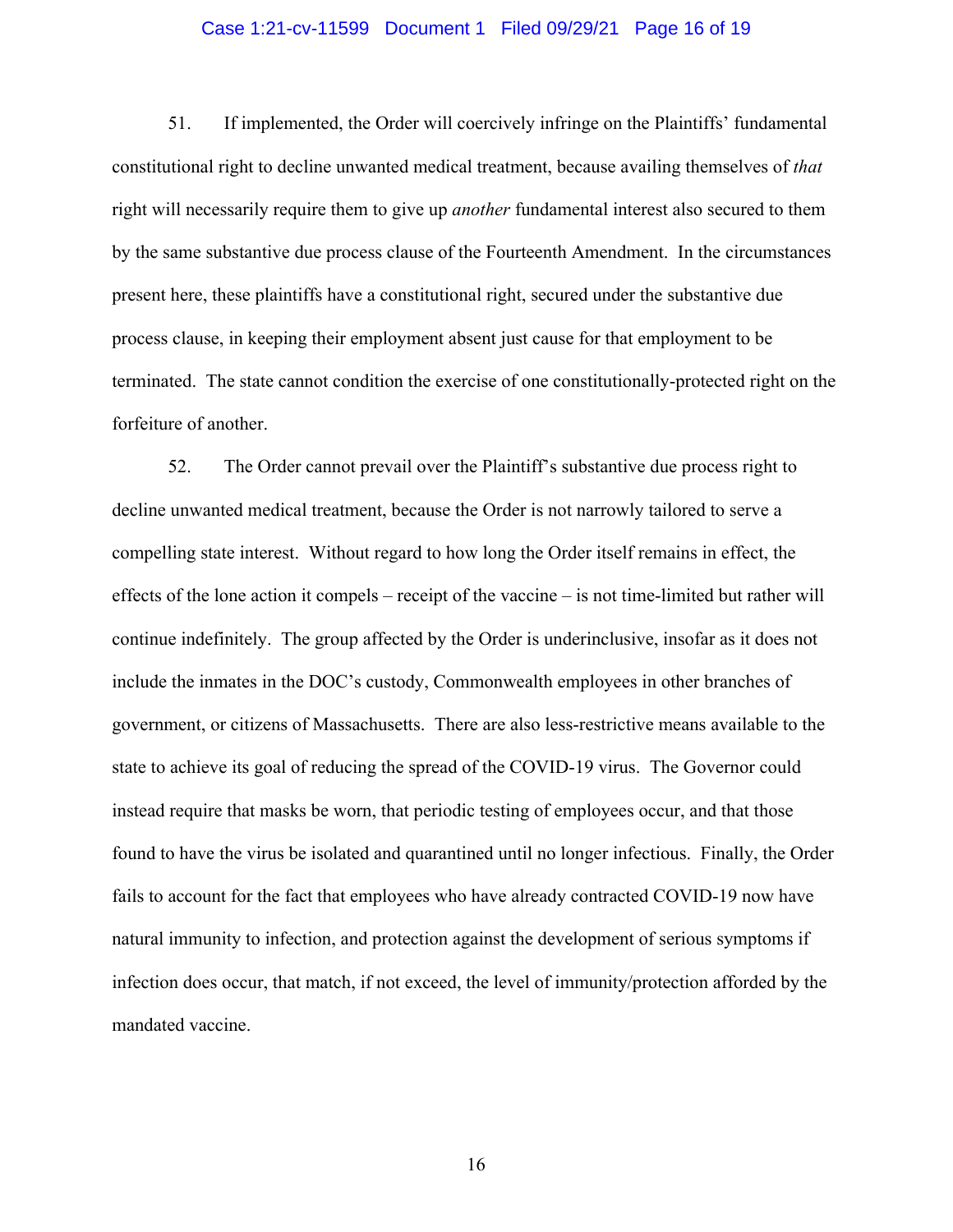# **COUNT 3: SUBSTANTIVE DUE PROCESS: THE ORDER ARBITRARILY AND IRRATIONALLY INTERFERES WITH PLAINTIFFS' STATE-CREATED PROPERTY RIGHTS TO CONTINUED EMPLOYMENT**

53. The Plaintiffs have a state-created property interest in continued employment, derived from two sources: M.G.L. c. 31, Section 41, and Article 23 of the CBA between the Commonwealth and MCOFU. Both were in effect before the Order was issued. These vest the Plaintiffs with a legitimate entitlement to continued employment absent "just cause" for termination.

54. Neither c. 31, § 41 nor the CBA between the Commonwealth and MCOFU specify that refusal to accept the vaccine qualifies as just cause for termination of employment.

55. In Newman v. Massachusetts, 884 F.2d 19, 24 (1st Cir.1989), the First Circuit recognized there was a substantive due process right to be free from arbitrary and capricious actions affecting one's right to continued public employment.

56. The Order, if implemented, will interfere with the Plaintiffs' existing state-created property interest in continued pubic employment by automatically treating their decision to decline the vaccine as the equivalent of just cause for summary termination of their employment.

57. The Order is arbitrary and irrational because the manner of its infringement on the Plaintiffs' legitimate entitlement to continued employment is not narrowly tailored to serve any compelling state interest. As noted above, without regard to how long the Order itself remains in effect, the effects of the lone action it compels – receipt of the vaccine – is not time-limited but rather will continue indefinitely. The group affected by the Order is underinclusive, insofar as it does not include the inmates in the DOC's custody or Commonwealth employees in other branches of government. There are also less-restrictive means available to the state to achieve the goals identified in the Order. The Governor could instead continue to require that masks be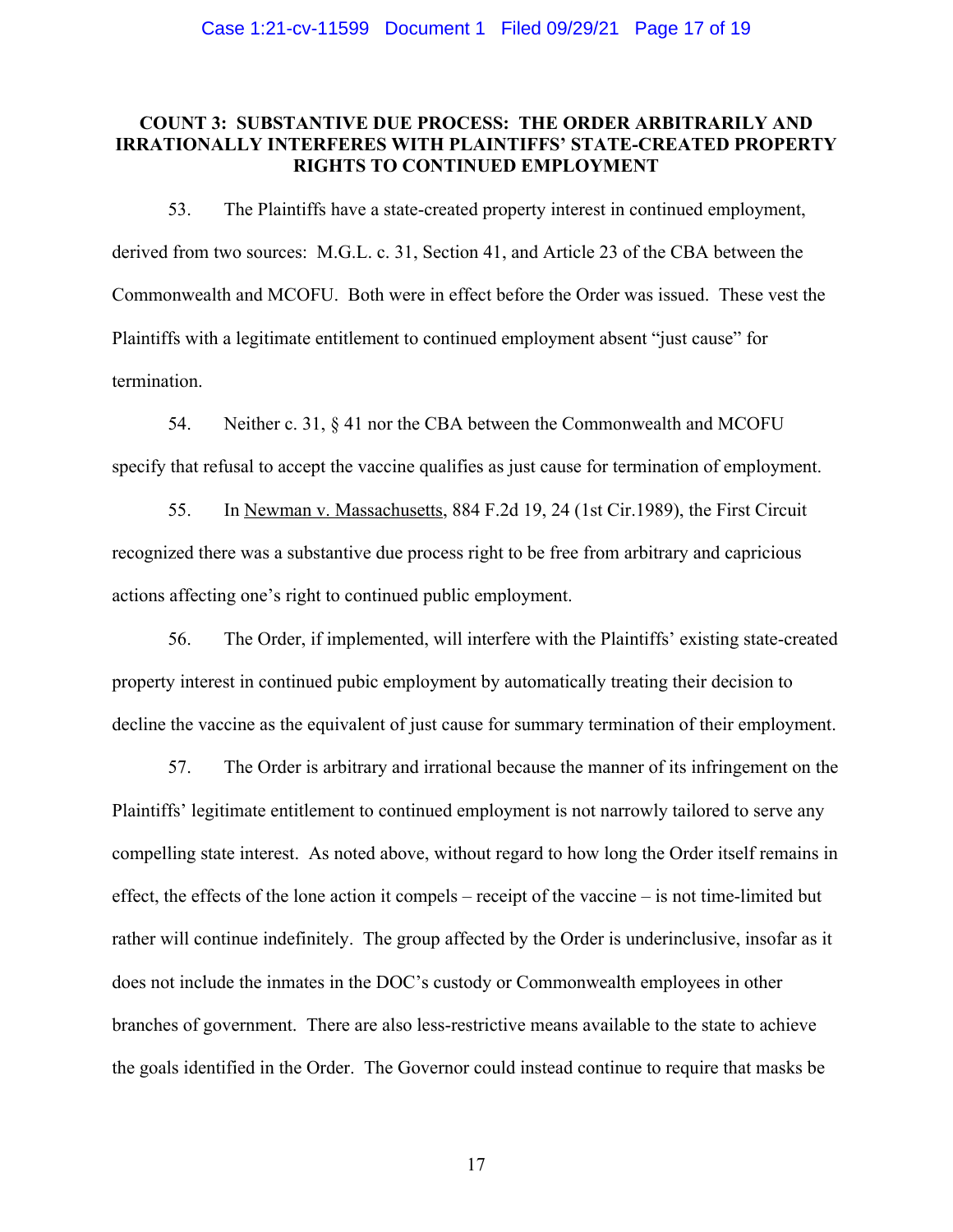#### Case 1:21-cv-11599 Document 1 Filed 09/29/21 Page 18 of 19

worn, that periodic testing of employees and inmates occur, and that those found to have the virus be isolated and quarantined, and afforded appropriate therapeutic treatments if warranted, until no longer infectious and able to be returned to the workplace.

58. The Order violates the Plaintiffs' substantive due process rights by arbitrarily and irrationally infringing on their state-created property interest in continued employment.

## **COUNT FOUR: SUBSTANTIVE DUE PROCESS-INFRINGEMENT OF CONSTITUTIONALLY-PROTECTED INTERESTS BY MEANS OF ULTRA VIRES ACT**

59. The Defendant Governor issued the Order after he had terminated his previous declaration of a state of emergency. The extraordinary order-giving authority that had existed as a consequence of that declaration, see Desrosiers v. Governor, 486 Mass. 369 (2020), had thus lapsed. The constitutional provision cited in the Order as its source of authority, to wit, "Constitution, part 2, c. 2, §1, Art. 1," does not authorize the extreme actions directed therein.

60. It is an arbitrary act to exercise authority beyond the Governor's power. Governmental action taken outside the scope of the Defendant's authority, i.e., an "ultra vires" act, is sufficiently arbitrary to amount to a substantive due process violation.

61. Because the Order is ultra vires, and because it substantially infringes upon the Plaintiffs' a) constitutional right to decline unwanted medical treatment and b) property interest in continued employment absent just cause for termination, it amounts to a substantive due process violation.

**WHEREFORE**, the Plaintiffs respectfully ask that the Court, after a hearing, a) declare that the Order violates the Contract Clause of the United States Constitution, b) declare that the Order unconstitutionally infringes on the Plaintiffs' right to decline unwanted medical treatment without having to forfeit their employment security, and c) declare that the Order